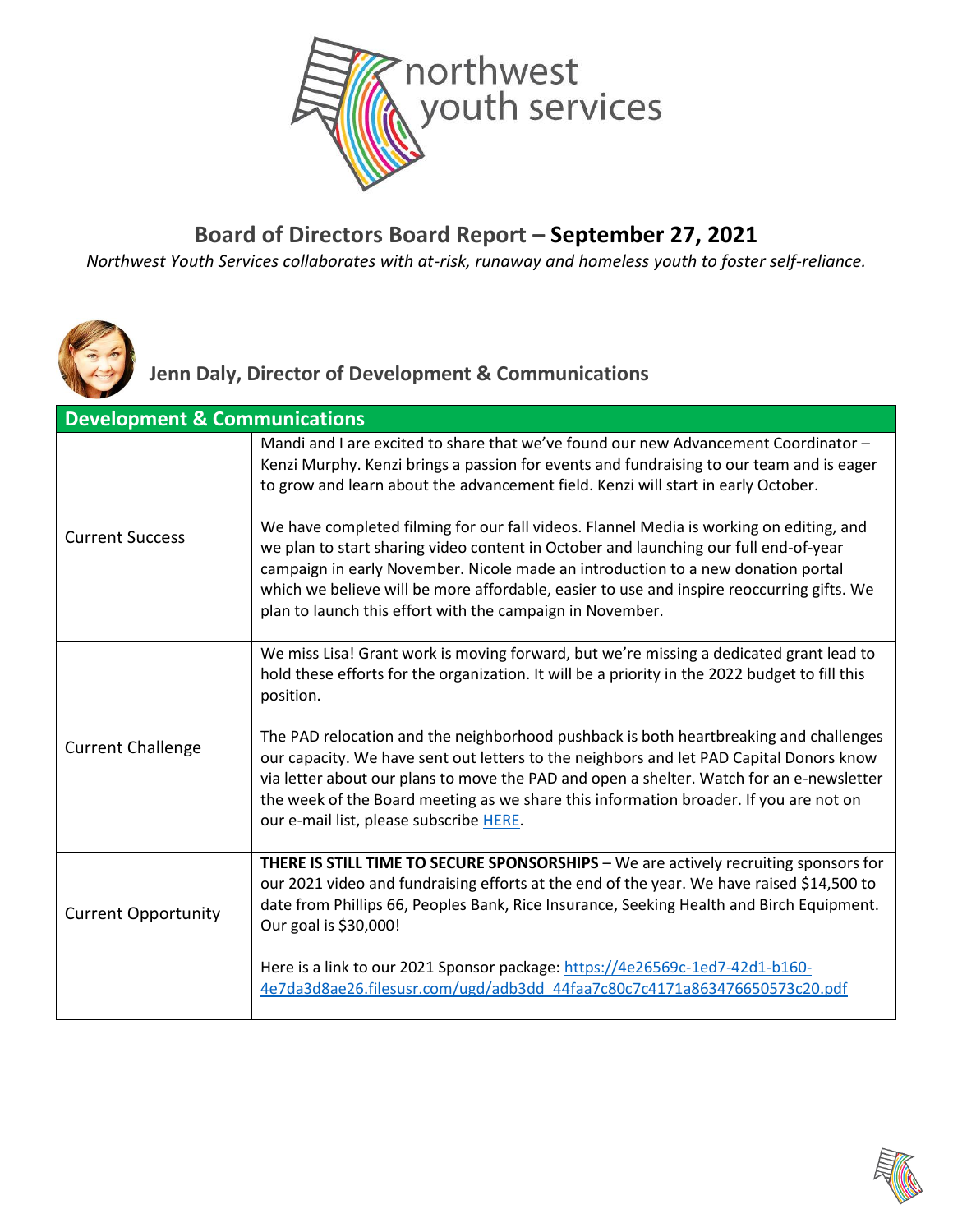

| <b>Operations</b>          |                                                                                                                                                                                                                                                                                                                                                                                                                                                                                                                                                                                                                                                                                                                            |
|----------------------------|----------------------------------------------------------------------------------------------------------------------------------------------------------------------------------------------------------------------------------------------------------------------------------------------------------------------------------------------------------------------------------------------------------------------------------------------------------------------------------------------------------------------------------------------------------------------------------------------------------------------------------------------------------------------------------------------------------------------------|
| <b>Current Success</b>     | All action items for closing on the property for the new PAD home for minor youth<br>$\bullet$<br>are in process and slated to be completed for closing on September 30.<br>The commercial loan for the purchase of the property has been withdrawn as the<br>$\bullet$<br>funding from the city has become available sooner than expected.<br>We received the award letter from WA State Commerce for funding 2021-2023 SHB<br>$\bullet$<br>1080, Sec 1071(9a) for NWYS shelter services for young people.<br>Finance Staff created a workable, auditable process for the use and disbursement of<br>$\bullet$<br>incentive funding for youth being vaccinated. Kudos to the team for their focus on<br>service to youth! |
| <b>Current Challenge</b>   | The 2021/2022 proposed budget will include a capital improvements budget<br>$\bullet$<br>reflecting our ownership needs and the plan to set aside funding for such expenses.<br>The painting of 1020 N State Street has been delayed due to weather.<br>$\bullet$                                                                                                                                                                                                                                                                                                                                                                                                                                                          |
| <b>Current Opportunity</b> | All service teams are working with Stephanie and Dianne to frame their budgets for<br>$\bullet$<br>2021/2022 and looking to 2022/2023 for long range planning for sustainability and<br>quality improvement/assurance of services.<br>We begin work on the renewal of the MOU with the Opportunity Council for services<br>$\bullet$<br>at 22N for the tenants aged 18-24 years.<br>The PAD license renewal is in process. The license does not expire till May of 2022,<br>$\bullet$<br>however the services being relocated in a home setting will need to be re licensed.                                                                                                                                               |



# **Rachel Handy, Director of Skagit Programs**

| <b>Skagit Programs</b> |                                                                                                                                                                                                                                                                                                                                                                                                                                                                                                                              |
|------------------------|------------------------------------------------------------------------------------------------------------------------------------------------------------------------------------------------------------------------------------------------------------------------------------------------------------------------------------------------------------------------------------------------------------------------------------------------------------------------------------------------------------------------------|
|                        | Engagement services are going well! This month, services at the Ground Floor<br>resumed indoors thanks to the ability to provide rapid testing for youth and more<br>youth getting vaccinated. The team has gone above and beyond to problem solve<br>and meet youth needs in the best way possible during Covid challenges and short<br>staffing. Services have been on a half-day schedule and will resume to full days<br>starting the beginning of October, now that we have hired two new and amazing<br>staff members. |
| <b>Current Success</b> | The SOP, Critical Transitions teams, and Barry MacHale have collaborated to<br>streamline outreach and services at the Whatcom County Jail. The team has an<br>amazing visitation schedule and communication tools to help youth stay<br>connected and supported by the agency. This is just one highlight of the<br>outstanding team effort to support the many young people experiencing<br>homelessness and harmful systems.                                                                                              |
|                        | Skagit Engagement is busy and Skagit Outreach Manager, Adair continues manage<br>so much with grace and skill. From tabling at a community event, collaborating                                                                                                                                                                                                                                                                                                                                                              |

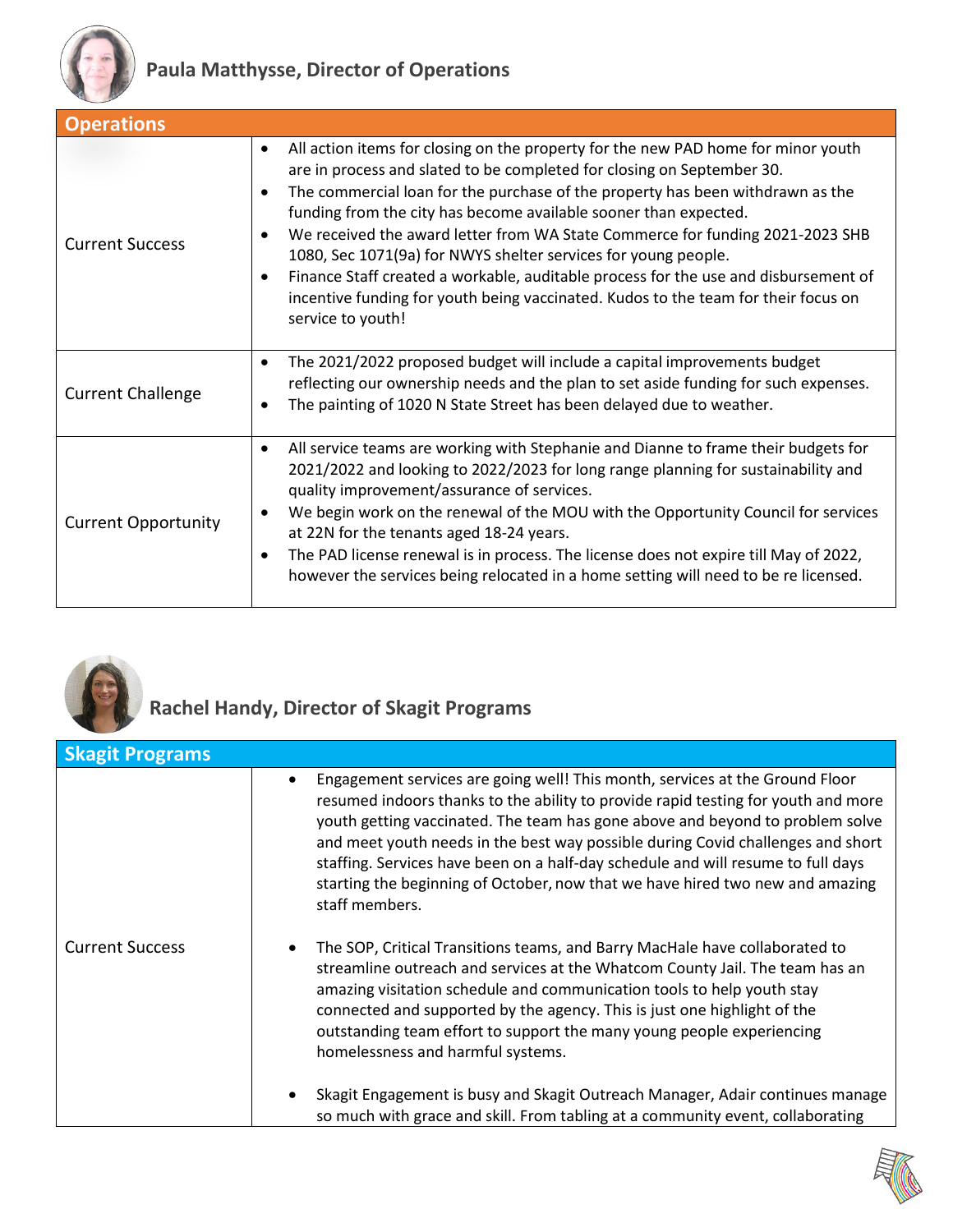|                            | with community partners, to meeting a multitude of youth needs, Adair is<br>successfully maintaining services while we hire for the Engagement Coordinator<br>position and while her teammate Alina is on family leave.                                                                                                                                                                                                                                             |
|----------------------------|---------------------------------------------------------------------------------------------------------------------------------------------------------------------------------------------------------------------------------------------------------------------------------------------------------------------------------------------------------------------------------------------------------------------------------------------------------------------|
|                            | HSSP is ramping up for the school year and Dan Reece is already successfully<br>supporting new youth in creative ways. While supportive service funding was<br>reduced this grant year, Dan's role as Student Stability Case Manager is vital to<br>helping youth navigate support systems and increase housing stability.                                                                                                                                          |
| <b>Current Challenge</b>   | Isolation and Quarantine beds continue to be difficult to access in Whatcom,<br>however an email referral access point has been identified. In Skagit we have<br>connected with Public Health and identified their referral process for IQF beds.<br>Hiring for the Skagit Engagement Coordinator has been slow to start so we are<br>encouraging everyone to share widely about the position. Bilingual in Spanish and<br>English is a requirement for applicants. |
| <b>Current Opportunity</b> | Skagit County Public Health is working with us to fund a hotel voucher program<br>that will go through June of 2023. This is an exciting opportunity as hotels have<br>been an important resource for our Skagit teams and youth.<br>North Sound ACH is collaborating on a mobile vaccine clinic for both Bellingham<br>and Burlington locations September 24 <sup>th</sup> . This is a great opportunity and<br>compliment to the Vaccine Equity Project underway! |



## **Luis Reyna, Director of Whatcom Housing**

| <b>Whatcom Housing</b> |                                                                                                                                                                                                                                                                                                                                                                                 |
|------------------------|---------------------------------------------------------------------------------------------------------------------------------------------------------------------------------------------------------------------------------------------------------------------------------------------------------------------------------------------------------------------------------|
| <b>Current Success</b> | THE PAD<br>The PAD reopened at the end of August and has successfully hired and trained<br>$\bullet$<br>additional staff. We have had a couple youth who have aged out of the PAD, who<br>have been directly admitted into our HUSLY shelter. One of them was able to<br>obtain a part time job and is on track to getting into our transitional living<br>program.             |
|                        | COMMUNITY-BASED<br>The county is providing us with additional case management dollars through the<br>$\bullet$<br>Emergency Solutions Grant-COVID (ESG-CV). This will allow us to hire an<br>additional case manager in Whatcom.                                                                                                                                                |
|                        | 22 NORTH                                                                                                                                                                                                                                                                                                                                                                        |
|                        | Katie Apodaca has been serving has our Temporary Permanent Supportive<br>Housing Manager for over a month now and has been doing great. Katie has been<br>maintaining the communication between RC's and case managers as well as<br>improving our communication with property management. We anticipate her to<br>remain in this position until Sara's return in mid-November. |
|                        | <b>EVICTION PREVENTION</b>                                                                                                                                                                                                                                                                                                                                                      |

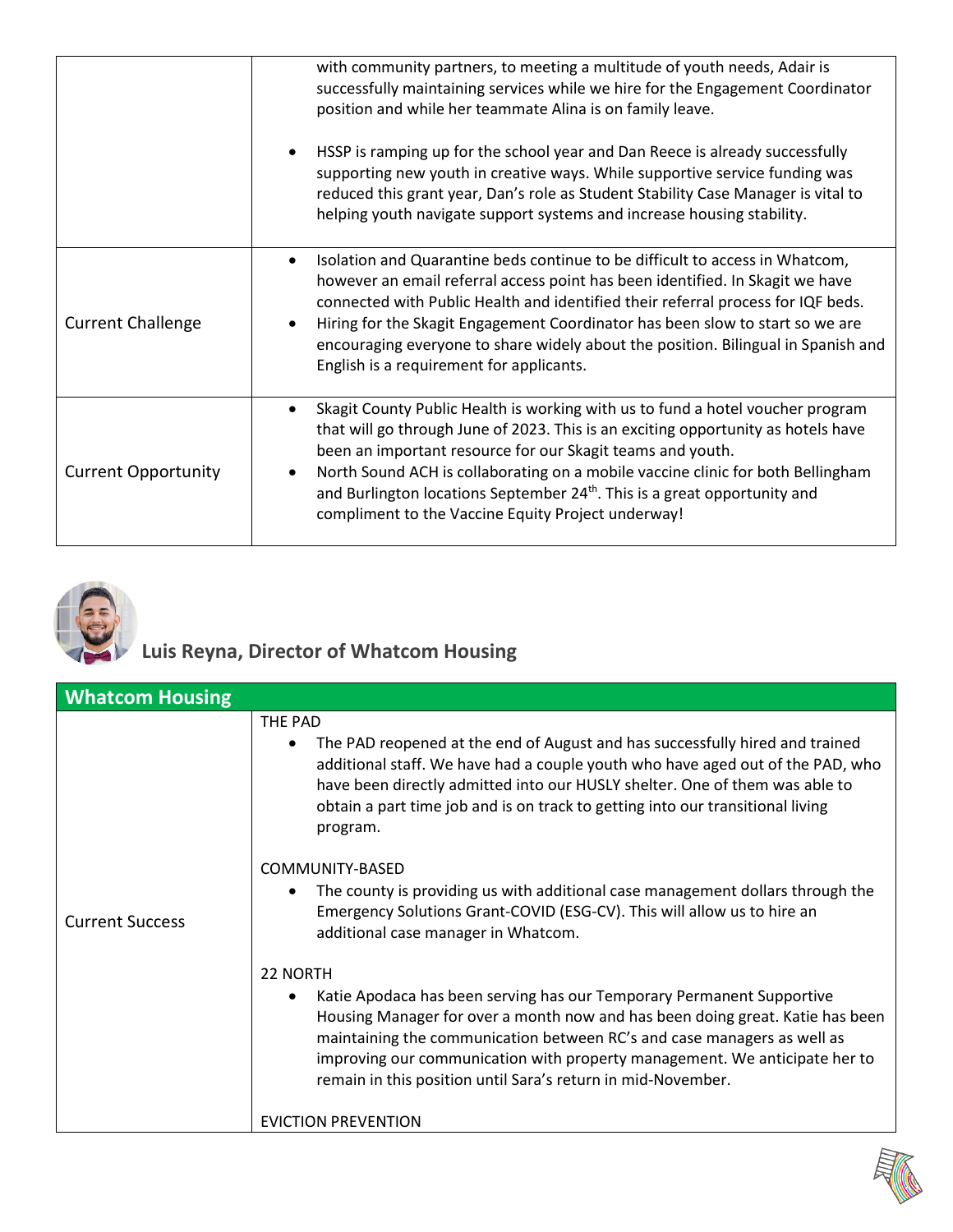|                            | Skagit T-RAP is switching over to ERAP in October. This funding has less barriers<br>for young people and will be able to be distributed at a faster rate.<br>Whatcom has paused all new intakes/applications in order to focus on existing<br>youth on the waitlist. We will resume new applicants in October.<br>Whatcom has also hired an additional coordinator and is planning to hire one<br>more!<br><b>SKAGIT</b>                                                                                                                                                                                                                |
|----------------------------|------------------------------------------------------------------------------------------------------------------------------------------------------------------------------------------------------------------------------------------------------------------------------------------------------------------------------------------------------------------------------------------------------------------------------------------------------------------------------------------------------------------------------------------------------------------------------------------------------------------------------------------|
|                            | We are restructuring our leadership team in Skagit and will hopefully have it<br>finalized by October. This restructure will build capacity for other site projects and<br>to build stronger relationships with our community partners. Looking forward to<br>the visioning in Skagit.                                                                                                                                                                                                                                                                                                                                                   |
| <b>Current Challenge</b>   | We are currently operating without a Community-Based Housing Manager. I have<br>stepped in to provide additional support to our case managers while we re-hire<br>for that position.<br>The Skagit van was recently vandalized and is in an auto shop to fix the damage.<br>We were able to get rental for the time being and will hoping to get it back in a<br>few weeks.                                                                                                                                                                                                                                                              |
| <b>Current Opportunity</b> | We have recently been given the opportunity to hold information sessions with<br>$\bullet$<br>the neighbors at the new PAD location. These sessions have allowed for staff to<br>answer any questions or concerns the neighbors may have.<br>Our staff are constantly looking at ways to build partnerships. Rebecca our<br>Housing Programs Coordinator is streamlining communication with the WHSC to<br>ensure that the youth on our interest pool are not falling through the cracks.<br>We are also looking at ways to improve our paperwork and intake documents so<br>that they are more trauma informed and through a JEDI lens. |

#### **Maverick Tang, Director of Community & Healing Services**

Greetings NWYS Board,

My name is Maverick Tang, and I'm thrilled to be joining the NWYS team as the Director of Community and Healing Services. I've worked as a direct service professional at a number of social service agencies in Bellingham over the past 7 years and think that experience will be beneficial in this new role as I work towards integrating our agency's preventative services. My philosophy of care is centered around amplifying opportunities for identity creation, place making, and community building; if you have questions regarding this please reach out, these are topics that bring me joy to talk about with others.

Currently I'm in my last semester of school at Tulane University where I'm pursuing a Master's degree in social work. My journey through this program has allowed me to continue investigating the ways in which "social services" can be both healing and harmful, and what we as individuals, an agency, and members of the community can do to promote health and well-being in an anti-oppressive manner.

I will be working part time until I complete my program, with plans to start full time in January 2022. In these next few months, I'll continue meeting with and getting to know the staff who make up the community and healing services pillar. From there I hope to get a better sense of the work being done in

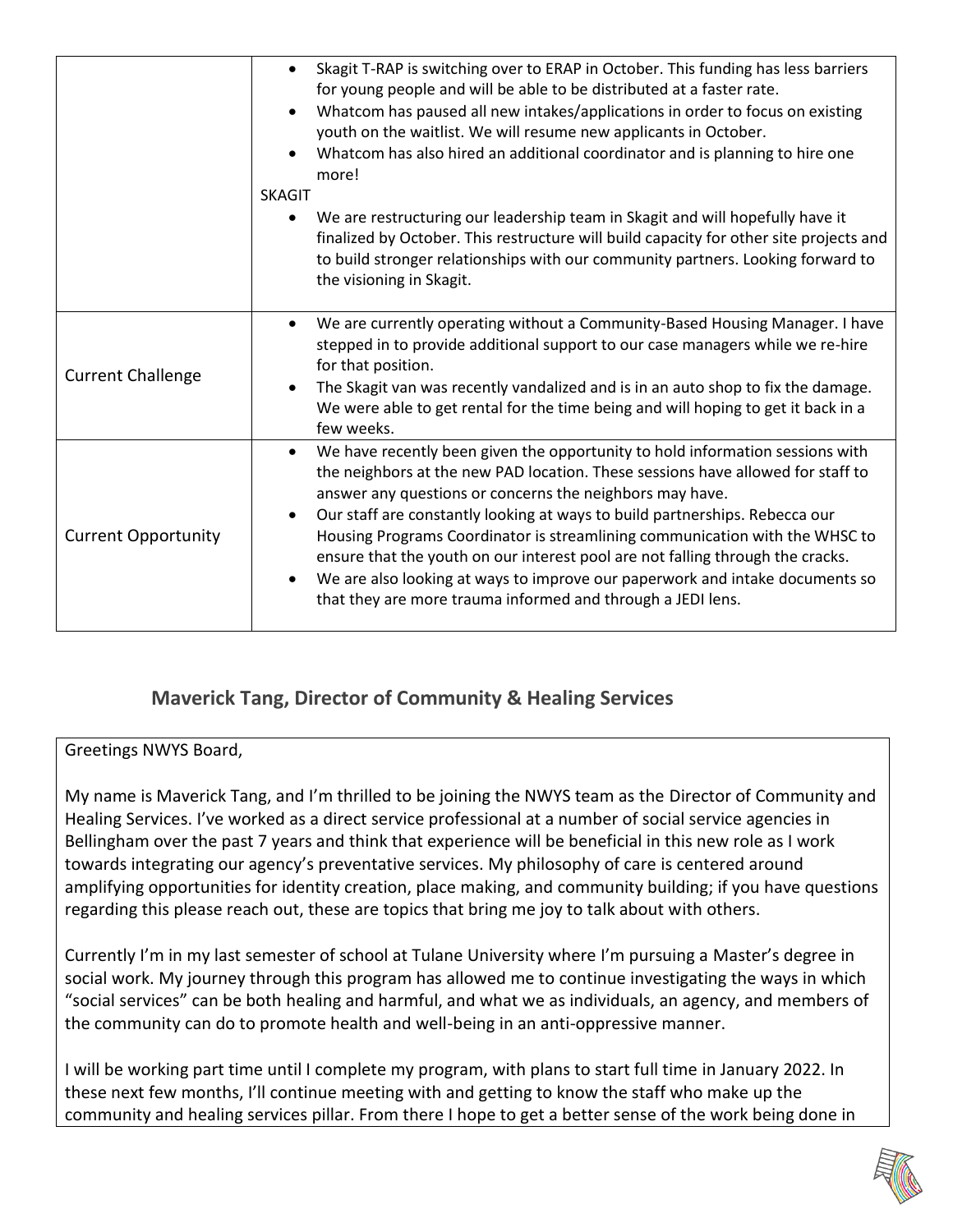other service pillars and collaborate across teams to provide integrated and holistic services to the young people we see.



## **Shantel Rapp, Director of Human Resources**

| <b>Human Resources</b> |                                                                                                                                                                                                                                                                                                                                                                                                                                                                                                                                                                                                                                                                                                         |
|------------------------|---------------------------------------------------------------------------------------------------------------------------------------------------------------------------------------------------------------------------------------------------------------------------------------------------------------------------------------------------------------------------------------------------------------------------------------------------------------------------------------------------------------------------------------------------------------------------------------------------------------------------------------------------------------------------------------------------------|
|                        | Northwest Youth Services is hiring! And we have filled many positions!                                                                                                                                                                                                                                                                                                                                                                                                                                                                                                                                                                                                                                  |
| <b>Current Success</b> | The PAD: We have hired two PAD Youth Advocates:<br>Cassandra (Cassie) Rossow – Cassie started with NWYS on July $6th$ , I am sorry I<br>missed her on my last board report.<br>Mackenzie Chesko, started August 24th.<br>We welcome both Cassie and Mackenzie to the NWYS Team.                                                                                                                                                                                                                                                                                                                                                                                                                         |
|                        | Youth Action Committee (YAC): We have hired four Community Advocates:<br><b>Trevor Asbury</b><br>$\bullet$<br>• LaShaiah Dickerson<br>• Miguel McPhail<br>• Oliver Trulock<br>This team will start on September 30 <sup>th</sup> and October 4 <sup>th</sup> . We are super excited to welcome<br>them to NWYS!                                                                                                                                                                                                                                                                                                                                                                                         |
|                        | Ground Floor: We have hired two part-time Ground Floor Youth Advocates:<br>Mercedes Kim - Started September 8th<br>$\bullet$<br>• Amanda Csendes - Started September 13th<br>We are grateful to have them both on the team.                                                                                                                                                                                                                                                                                                                                                                                                                                                                             |
|                        | Community & Healing Services: We have a full team!<br>Maverick Tang has accepted the role of Director of Community & Healing<br>Services. Maverick started on September 13 <sup>th</sup> . Maverick has worked with NWYS<br>before as a contracted employee and we are so happy he has returned as a NWYS<br>team member. With hiring Maverick our director team is now complete!<br>Jordan Jackson has moved from the PAD Case Manager position to a Clinical Care<br>Manager position. We are grateful to have Jordan on the team and excited to see<br>him in this new role.<br>Irene Costigan has returned from leave to her Clinical Care Manager position. We<br>are very happy to have her back. |
|                        | Eviction Prevention: One Whatcom Eviction Prevention Coordinator is starting soon!<br>Addison Ausley, starts September 23rd. We are looking forward to having her<br>start.                                                                                                                                                                                                                                                                                                                                                                                                                                                                                                                             |
|                        | Advancement: New hire on the way!                                                                                                                                                                                                                                                                                                                                                                                                                                                                                                                                                                                                                                                                       |

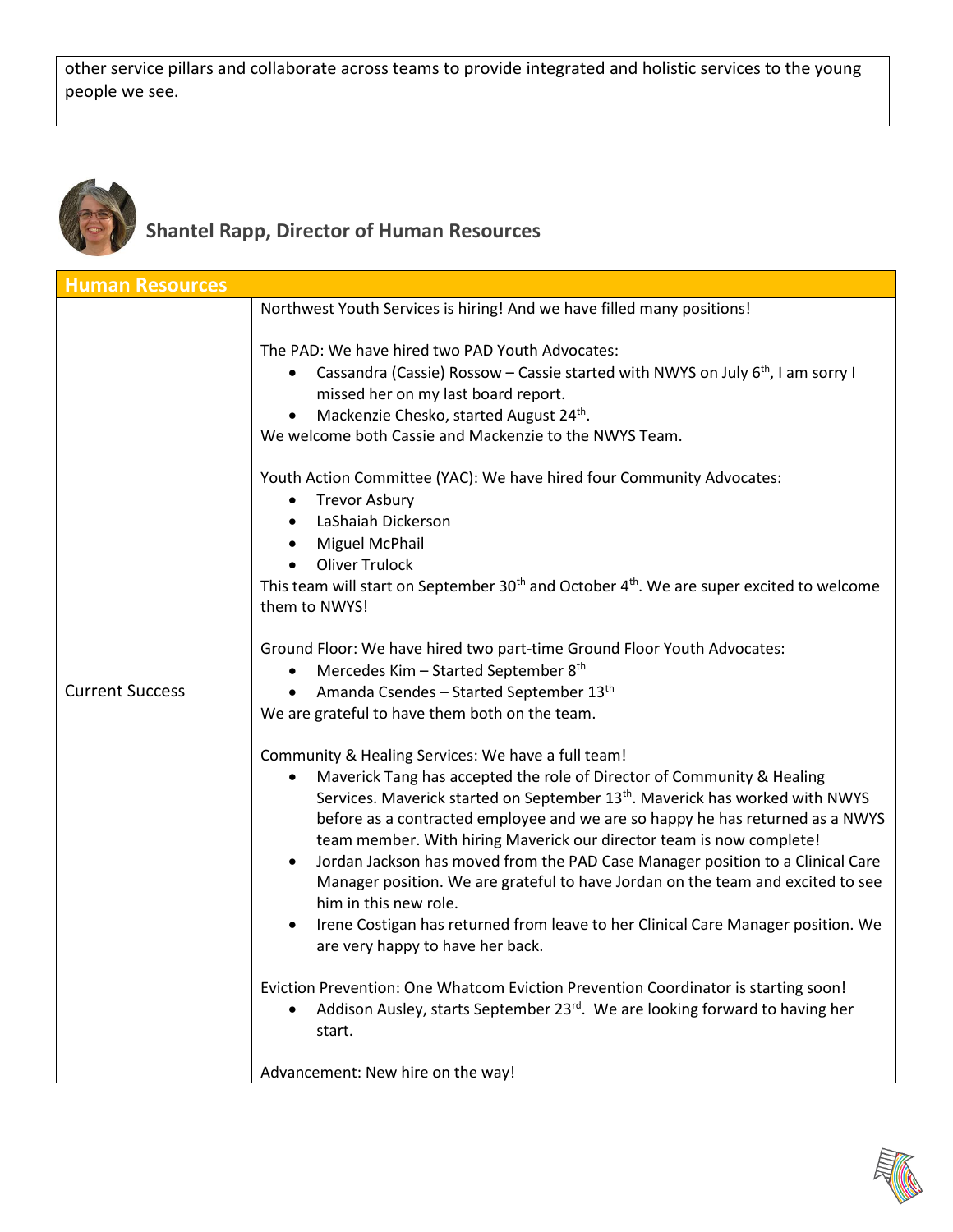|                          | Mackenzie Murphy has accepted our offer for the Advancement Coordinator<br>$\bullet$<br>position and will be starting the beginning of October. Advancement is excited to<br>have her join the team.                                                                                                                                                                                                                                                                                                                                                                                                                                                                                                 |
|--------------------------|------------------------------------------------------------------------------------------------------------------------------------------------------------------------------------------------------------------------------------------------------------------------------------------------------------------------------------------------------------------------------------------------------------------------------------------------------------------------------------------------------------------------------------------------------------------------------------------------------------------------------------------------------------------------------------------------------|
|                          | Culture & Employee Relations: New hire on the way!<br>Barrett Zimmerman has accepted our offer for the Human Resources Assistant<br>and will be starting the beginning of October. I am really looking forward to<br>getting to know Barrett and having her on the team.                                                                                                                                                                                                                                                                                                                                                                                                                             |
|                          | <b>Beyond Hiring:</b><br>All of our supervising team members have been participating in a leadership training with<br>Mike Beebe. Jason has worked with Mike before and coordinated this training. Mike is a<br>consultant for Leadership for Change. We have attended two, four-hour sessions and will<br>have two more in October. Mike has created a great learning environment (even through<br>Zoom, not an easy task) where managers have felt comfortable participating. We are<br>learning coaching skills that are positive and will guide us in our interactions with<br>teammates going forward. I have really enjoyed this training and I have heard positive<br>feedback from the team. |
|                          | <b>Cultural Impact Committee:</b><br>Kiana and Jason have been meeting with those who are interested in joining the Cultural<br>Impact Committee. The team is coming together, and this work will soon be underway.                                                                                                                                                                                                                                                                                                                                                                                                                                                                                  |
| <b>Current Challenge</b> | The following team members have left the organization. We sincerely wish them well in<br>their future endeavors.<br>Lisa Jones our long time Grants Manager left NWYS on August 13 <sup>th</sup> . She started<br>$\bullet$<br>working at NWYS in May of 2018. Lisa worked very hard in her role, and we miss<br>her a lot.<br>Satkiran (Kiran) Dhaliwal - Ground Floor Youth Advocate. Kiran was with the<br>organization for seven months. Her last day was September 10 <sup>th</sup> . Her presence                                                                                                                                                                                              |
|                          | will be missed at the Ground Floor.<br>Christy Georgopolos - Community Engagement VISTA. Christy started with NWYS<br>in February in a VISTA role. Her last day was September 16 <sup>th</sup> . Christy did a lot in<br>her short time with us and will be missed.<br>Senovia Lehman - Community-Based Housing Manager resigned from her<br>position August 27 <sup>th</sup> . She was with us for a short time, and we are sorry to see her<br>leave the organization.                                                                                                                                                                                                                             |
|                          | We have done a lot of hiring recently and the following positions remain open:<br>On-call Overnight PAD Youth Advocate<br>$\bullet$<br><b>Skagit Housing Case Manager</b><br>٠<br>Skagit Engagement Coordinator<br>Whatcom Eviction Prevention Coordinator - one more position to fill<br>٠<br>On-call Ground Floor Youth Advocate - two positions to fill<br>٠<br>PAD Case Manager<br>٠<br><b>Community-Based Housing Manager</b><br>$\bullet$<br><b>Whatcom Housing Case Manager</b><br>$\bullet$<br><b>Community Engagement VISTA</b><br>If you know of anyone who may be interested in any of these positions, please direct                                                                     |
|                          | them to our website for more information, https://www.nwys.org/jobs.                                                                                                                                                                                                                                                                                                                                                                                                                                                                                                                                                                                                                                 |